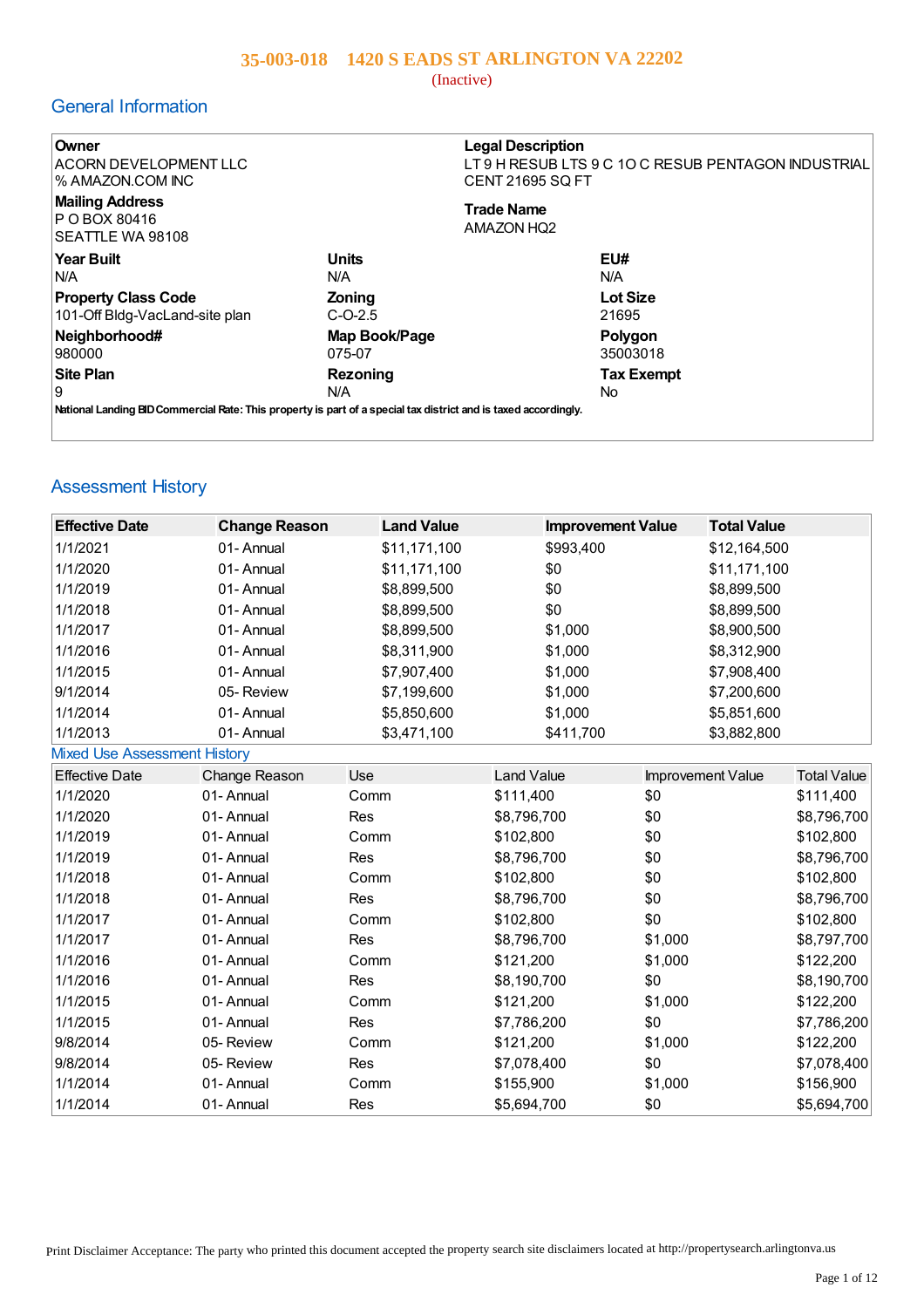## **35-003-018 1420 S EADS ST ARLINGTON VA 22202** (Inactive)

# Property Sales History

| Grantee                        | Sales<br>Date | Sales Price | Sales Code                                                                 | Deed Book / Page<br># | Deed Doc ID#   |
|--------------------------------|---------------|-------------|----------------------------------------------------------------------------|-----------------------|----------------|
|                                |               |             | ACORN DEVELOPMENT LLC 1/15/2020 \$154,951,992 4-Multiple RPCs, Not A Coded |                       | 20200100001113 |
| 1400 EADS STREET SUB<br>ILLC.  | 2/8/2017      | \$0         | F-Multiple RPCs Not Market Sal /                                           |                       | 20170100002873 |
| FOURTEEN HUNDRED EADS 1/1/1959 |               | -\$0        |                                                                            | 1391/0433             |                |
|                                | 1/1/1958      | \$0         |                                                                            | 1338/0572             |                |

### Neighborhood 980000 Sales between 7/1/2019 and 12/31/2022

| <b>RPC</b> | <b>Address</b>                    |                | <b>Sales Date Sales Price</b> | Sales Code                        | Deed Book /<br>Page# | Deed Doc ID#   |
|------------|-----------------------------------|----------------|-------------------------------|-----------------------------------|----------------------|----------------|
| 25-012-044 | 3111 COLUMBIA PIKE                | 6/14/2022      | \$0                           | F-Multiple RPCs Not<br>Market Sal |                      | 20220100011842 |
| 25-012-043 | <b>COLUMBIA PIKE</b>              | 6/14/2022 \$0  |                               | F-Multiple RPCs Not<br>Market Sal | $\prime$             | 20220100011842 |
| 25-012-055 | <b>COLUMBIA PIKE</b>              | 6/14/2022 \$0  |                               | F-Multiple RPCs Not<br>Market Sal |                      | 20220100011842 |
| 31-034-040 | 2605 SHIRLINGTON RD               | 5/18/2022      | \$0                           | 5-Not Market Sale                 |                      | 20220100009946 |
| 31-034-040 | 2605 SHIRLINGTON RD               | 4/5/2022       | \$335,000                     | E-Estate Sale                     |                      | 20220100006977 |
| 32-007-018 | 3108 COLUMBIA PIKE                | 3/30/2022      | \$7,550,000                   |                                   |                      | 20220100006259 |
| 31-033-318 | 2640 SHIRLINGTON RD               | 2/4/2022       | \$0                           | 5-Not Market Sale                 |                      | 20220100002577 |
| 29-002-006 | 2701 S OAKLAND ST                 | 1/4/2022       | \$3,400,000                   | 8-Gov't Agencies<br>Acquisition   |                      | 20220100000371 |
| 29-002-045 | S FOUR MILE RUN DR                | 1/4/2022       | \$3,400,000                   | 8-Gov't Agencies<br>Acquisition   |                      | 20220100000371 |
| 27-001-002 | 1205 S GEORGE<br><b>MASON DR</b>  |                | 12/29/2021 \$7,500,000        | 4-Multiple RPCs, Not A<br>Coded S |                      | 20210100040931 |
| 27-001-004 | 4140 COLUMBIA PIKE                |                | 12/29/2021 \$7,500,000        | 4-Multiple RPCs, Not A<br>Coded S | $\prime$             | 20210100040931 |
| 27-004-002 | 4704 COLUMBIA PIKE                |                | 12/29/2021 \$6,500,000        | 4-Multiple RPCs, Not A<br>Coded S | $\prime$             | 20210100040930 |
| 27-001-005 | 4110 COLUMBIA PIKE                |                | 12/29/2021 \$7,500,000        | 4-Multiple RPCs, Not A<br>Coded S | $\prime$             | 20210100040931 |
| 27-004-001 | <b>COLUMBIA PIKE</b>              |                | 12/29/2021 \$6,500,000        | 4-Multiple RPCs, Not A<br>Coded S |                      | 20210100040930 |
| 36-017-005 | 2020 RICHMOND HWY                 |                | 12/15/2021 \$38,690,300       |                                   |                      | 20210100039879 |
| 36-017-006 | 2000 RICHMOND HWY                 |                | 12/15/2021 \$25,621,700       |                                   |                      | 20210100039867 |
| 23-040-001 | 3533 COLUMBIA PIKE                |                | 11/15/2021 \$1,717,000        |                                   |                      | 20210100037159 |
| 29-002-025 | 4000 S FOUR MILE RUN<br><b>DR</b> | 11/15/2021 \$0 |                               | A-Correction Deed                 |                      | 20220100001962 |
| 29-002-035 | S FOUR MILE RUN DR                | 11/15/2021 \$0 |                               | A-Correction Deed                 |                      | 20220100001962 |
| 29-002-040 | S FOUR MILE RUN DR                | 11/15/2021 \$0 |                               | A-Correction Deed                 |                      | 20220100001962 |
| 29-002-034 | S FOUR MILE RUN DR                | 11/15/2021 \$0 |                               | A-Correction Deed                 |                      | 20220100001962 |
| 29-002-035 | S FOUR MILE RUN DR                |                | 11/15/2021 \$4,550,000        | M-Multiple RPCs Land<br>Sale      |                      | 20210100037282 |
| 29-002-023 | S FOUR MILE RUN DR                | 11/15/2021 \$0 |                               | A-Correction Deed                 |                      | 20220100001962 |
| 29-002-023 | S FOUR MILE RUN DR                |                | 11/15/2021 \$4,550,000        | M-Multiple RPCs Land<br>Sale      |                      | 20210100037282 |
| 29-002-025 | 4000 S FOUR MILE RUN<br>DR        |                | 11/15/2021 \$4,550,000        | M-Multiple RPCs Land<br>Sale      |                      | 20210100037282 |
| 29-002-034 | S FOUR MILE RUN DR                |                | 11/15/2021 \$4,550,000        | M-Multiple RPCs Land<br>Sale      |                      | 20210100037282 |
| 29-002-040 | S FOUR MILE RUN DR                |                | 11/15/2021 \$4,550,000        | M-Multiple RPCs Land<br>Sale      |                      | 20210100037282 |
| 23-040-002 | 919 S MONROE ST                   | 11/5/2021 \$0  |                               | 5-Not Market Sale                 | $\theta$             | 20210100036276 |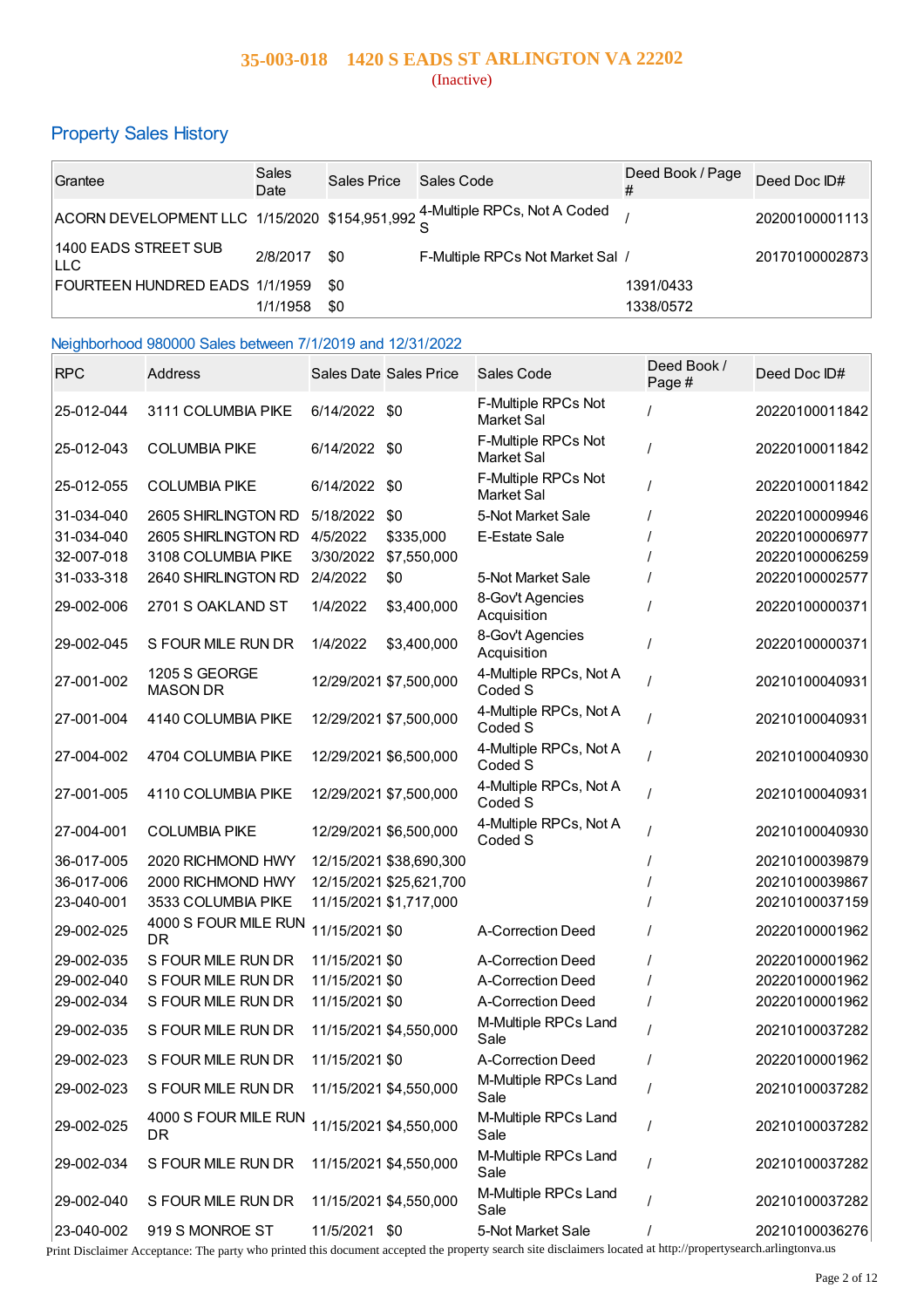|            |                                |           | (Inactive)              |                                   |                |
|------------|--------------------------------|-----------|-------------------------|-----------------------------------|----------------|
| 28-019-032 | 4675 S KING ST                 |           | 10/22/2021 \$3,500,000  |                                   | 20210100034797 |
| 31-033-080 | <b>SHIRLINGTON RD</b>          | 10/6/2021 | \$0                     | D-Resub/Declaration               | 20210100033307 |
| 24-004-017 | 2120 WASHINGTON<br><b>BLVD</b> | 8/19/2021 | \$204,411,401           | 4-Multiple RPCs, Not A<br>Coded S | 20210100028641 |
| 24-004-015 | 2100 WASHINGTON<br><b>BLVD</b> | 8/19/2021 | \$204,411,401           | 4-Multiple RPCs, Not A<br>Coded S | 20210100028641 |
| 24-004-016 | 2110 WASHINGTON<br><b>BLVD</b> | 8/19/2021 | \$204,411,40            | 4-Multiple RPCs, Not A<br>Coded S | 20210100028641 |
| 23-040-001 | 3533 COLUMBIA PIKE             | 7/31/2021 | \$0                     | 5-Not Market Sale                 | 20210100026684 |
| 25-012-001 | 3233 COLUMBIA PIKE             | 7/30/2021 | \$0                     | 5-Not Market Sale                 | 20210100027039 |
| 34-027-563 | 2850 POTOMAC AVE               | 7/29/2021 | \$74,806,424            |                                   | 20210100026529 |
| 34-027-564 | 2881 CRYSTAL DR                | 7/29/2021 | \$2,357,700             |                                   | 20210100026530 |
| 34-027-562 | 2800 POTOMAC AVE               | 7/29/2021 | \$94,433,776            |                                   | 20210100026528 |
| 23-038-021 | 939 S WAKEFIELD ST             | 7/26/2021 | \$0                     | 2-Sale or Gift to Relative        | 20210100025978 |
| 25-013-001 | 2919 COLUMBIA PIKE             | 6/22/2021 | \$0                     | 5-Not Market Sale                 | 20210100023040 |
| 25-013-001 | 2919 COLUMBIA PIKE             | 6/18/2021 | \$0                     | 5-Not Market Sale                 | 20210100021945 |
| 25-013-001 | 2919 COLUMBIA PIKE             | 6/11/2021 | \$0                     | 5-Not Market Sale                 | 20210100021215 |
| 34-027-067 | 3920 POTOMAC AVE               | 6/9/2021  | \$0                     | 2-Sale or Gift to Relative        | 20210100025554 |
| 34-027-056 | 3920 POTOMAC AVE               | 6/9/2021  | \$0                     | 2-Sale or Gift to Relative        | 20210100025554 |
| 34-027-068 | 3920 POTOMAC AVE               | 6/9/2021  | \$0                     | 2-Sale or Gift to Relative        | 20210100025554 |
| 35-008-235 | 18th STN                       | 3/29/2021 | \$0                     | D-Resub/Declaration               | 20210100011505 |
| 35-008-236 | S HAYES ST                     | 3/29/2021 | \$0                     | D-Resub/Declaration               | 20210100011505 |
| 35-008-237 | 1710 S FERN ST                 | 3/29/2021 | \$0                     | D-Resub/Declaration               | 20210100011508 |
| 35-005-001 | S IVES ST                      | 3/26/2021 | \$0                     | 5-Not Market Sale                 | 20210100011507 |
| 35-008-236 | S HAYES ST                     | 3/26/2021 | \$0                     | 5-Not Market Sale                 | 20210100011506 |
| 31-024-007 | 2050 S GLEBE RD                | 3/5/2021  | \$1,500,000             |                                   | 20210100008515 |
| 32-007-018 | 3108 COLUMBIA PIKE             | 2/26/2021 | \$0                     | 5-Not Market Sale                 | 20210100010135 |
| 32-007-018 | 3108 COLUMBIA PIKE             | 2/26/2021 | \$2,000,000             |                                   | 20210100008678 |
| 32-006-011 | 2900 COLUMBIA PIKE             | 1/15/2021 | \$2,000,000             |                                   | 20210100001740 |
| 29-002-001 | 3620 27th ST S                 | 1/13/2021 | \$8,000,000             | 8-Gov't Agencies<br>Acquisition   | 20210100001456 |
| 23-041-011 | S LINCOLN ST                   |           | 12/22/2020 \$14,950,000 | 4-Multiple RPCs, Not A<br>Coded S | 20200100037517 |
| 23-041-007 | 3401 COLUMBIA PIKE             |           | 12/22/2020 \$14,950,000 | 4-Multiple RPCs, Not A<br>Coded S | 20200100037517 |
| 35-001-002 | <b>RICHMOND HWY</b>            |           | 12/18/2020 \$45,000,000 | 4-Multiple RPCs, Not A<br>Coded S | 20200100037183 |
| 35-001-003 | 1460 RICHMOND HWY              |           | 12/18/2020 \$45,000,000 | 4-Multiple RPCs, Not A<br>Coded S | 20200100037183 |
| 25-012-048 | 3207 COLUMBIA PIKE             |           | 12/4/2020 \$1,590,000   | 4-Multiple RPCs, Not A<br>Coded S | 20200100035311 |
| 25-012-047 | 3205 COLUMBIA PIKE             |           | 12/4/2020 \$1,590,000   | 4-Multiple RPCs, Not A<br>Coded S | 20200100035311 |
| 31-034-019 | 2427 SHIRLINGTON RD            |           | 11/16/2020 \$1,400,000  |                                   | 20200100032776 |
| 29-015-018 | 4800 31st ST S                 |           | 11/11/2020 \$1,775,000  |                                   | 20200100032241 |
| 29-019-022 | 2900 S QUINCY ST               |           | 10/7/2020 \$76,000,000  | 4-Multiple RPCs, Not A<br>Coded S | 20200100027510 |
| 29-019-021 | S QUINCY ST                    | 10/7/2020 | \$76,000,000            | 4-Multiple RPCs, Not A<br>Coded S | 20200100027510 |
| 36-042-009 | 2325 S EADS ST                 | 9/23/2020 | \$0                     | 7-Partial Interest                | 20200100025325 |
| 37-026-001 | 2804 RICHMOND HWY              | 9/23/2020 | \$0                     | 7-Partial Interest                | 20200100025325 |
| 23-033-001 | 4211 COLUMBIA PIKE             | 9/23/2020 | \$0                     | 7-Partial Interest                | 20200100025325 |
| 32-003-001 | 2709 11th STS                  | 9/23/2020 | \$0                     | 7-Partial Interest                | 20200100025325 |
| 36-042-001 | 2780 RICHMOND HWY              | 9/23/2020 | \$0                     | 7-Partial Interest                | 20200100025325 |
| 36-042-004 | 2600 RICHMOND HWY              | 9/23/2020 | \$0                     | 7-Partial Interest                | 20200100025325 |
| 36-042-006 | 2400 RICHMOND HWY              | 9/23/2020 | \$0                     | 7-Partial Interest                | 20200100025325 |
| 36-042-007 | <b>RICHMOND HWY</b>            | 9/23/2020 | \$0                     | 7-Partial Interest                | 20200100025325 |
| 32-003-004 | 1031 S EDGEWOOD ST 9/23/2020   |           | \$0                     | 7-Partial Interest                | 20200100025325 |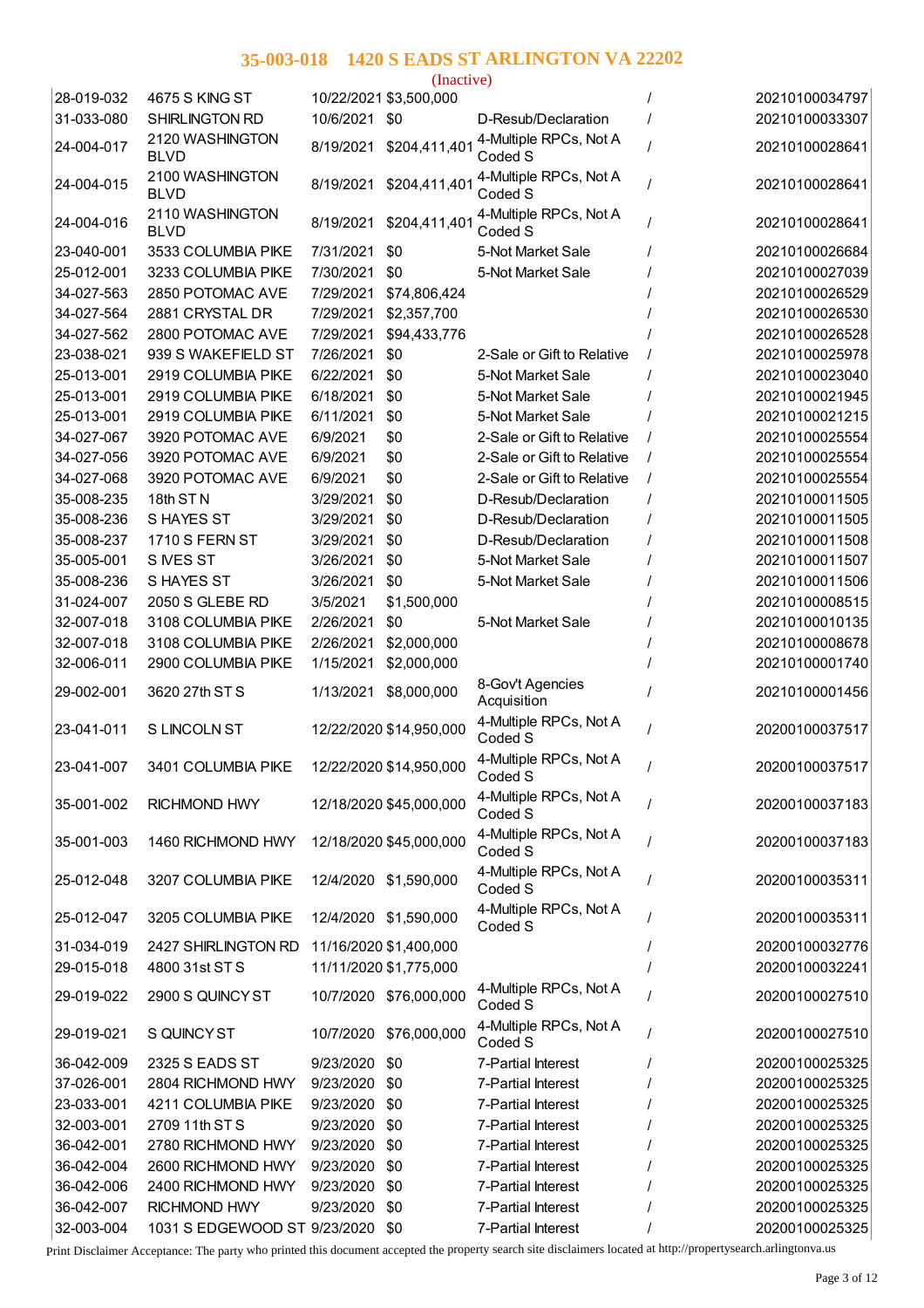|            |                                   |               | (Inactive)              |                                   |           |                |
|------------|-----------------------------------|---------------|-------------------------|-----------------------------------|-----------|----------------|
| 36-042-008 | 2333 S EADS ST                    | 9/23/2020     | \$0                     | 7-Partial Interest                |           | 20200100025325 |
| 35-003-031 | 550 ARMY NAVY DR                  | 9/17/2020     |                         | \$148,500,000 5-Not Market Sale   |           | 20200100024727 |
| 29-002-010 | 2704 S NELSON ST                  | 9/16/2020     | \$800,000               |                                   |           | 20200100024437 |
| 25-012-054 | 3209 COLUMBIA PIKE                | 9/8/2020      | \$1,500,000             |                                   |           | 20200100023544 |
| 34-020-271 | <b>RICHMOND HWY</b>               | 8/6/2020      | \$0                     | 5-Not Market Sale                 |           | 20200100019485 |
| 34-027-573 | <b>S CLARK ST</b>                 | 7/16/2020     | \$0                     | D-Resub/Declaration               |           | 20200100016810 |
| 25-017-048 | 9th ST <sub>S</sub>               | 7/13/2020     | \$6,500,000             | 4-Multiple RPCs, Not A<br>Coded S |           | 20200100016525 |
| 25-017-044 | 2300 9th ST S                     | 7/13/2020     | \$6,500,000             | 4-Multiple RPCs, Not A<br>Coded S |           | 20200100016525 |
| 26-001-161 | 3532 COLUMBIA PIKE                | 7/1/2020      | \$1,710,000             |                                   |           | 20200100015488 |
| 31-033-318 | 2640 SHIRLINGTON RD               | 5/8/2020      | \$0                     | D-Resub/Declaration               |           | 20200100009901 |
| 34-026-035 | 1999 RICHMOND HWY                 | 4/8/2020      | \$0                     | D-Resub/Declaration               |           | 20200100007258 |
| 31-033-017 | SHIRLINGTON RD                    | 3/27/2020     | \$850,000               | L-Land Sale                       |           | 20200100006544 |
| 31-033-017 | SHIRLINGTON RD                    | 3/27/2020     | \$0                     | A-Correction Deed                 |           | 20200100008877 |
| 34-026-035 | 1999 RICHMOND HWY                 | 3/17/2020     | \$0                     | D-Resub/Declaration               |           | 20200100005339 |
| 37-037-054 | <b>RICHMOND HWY</b>               | 2/4/2020      | \$0                     | 5-Not Market Sale                 |           | 20200100002713 |
| 35-003-018 | 1420 S EADS ST                    | 1/15/2020     | \$154,951,992           | 4-Multiple RPCs, Not A<br>Coded S |           | 20200100001113 |
| 35-003-002 | 525 15th ST S                     | 1/15/2020     | \$154,951,992           | 4-Multiple RPCs, Not A<br>Coded S |           | 20200100001113 |
| 35-003-017 | 1410 S EADS ST                    | 1/15/2020     | \$154,951,992           | 4-Multiple RPCs, Not A<br>Coded S |           | 20200100001113 |
| 35-003-015 | 1232 S EADS ST                    | 1/15/2020     | \$154,951,992           | 4-Multiple RPCs, Not A<br>Coded S |           | 20200100001113 |
| 35-003-016 | 1400 S EADS ST                    | 1/15/2020     | \$154,951,992           | 4-Multiple RPCs, Not A<br>Coded S |           | 20200100001113 |
| 35-003-019 | 1430 S EADS ST                    | 1/15/2020     | \$154,951,992           | 4-Multiple RPCs, Not A<br>Coded S |           | 20200100001113 |
| 35-003-020 | 1440 S EADS ST                    | 1/15/2020     | \$154,951,992           | 4-Multiple RPCs, Not A<br>Coded S |           | 20200100001113 |
| 37-010-004 | 1233 23rd ST S                    | 1/9/2020      | \$0                     | W-Will / R.O.S/L O H              | 3695/2690 |                |
| 34-027-549 | 3639 S GLEBE RD                   |               | 12/18/2019 \$59,850,000 | 4-Multiple RPCs, Not A<br>Coded S |           | 20190100024209 |
| 34-027-577 | S 35th ST                         | 12/4/2019     | \$0                     | 2-Sale or Gift to Relative        |           | 20190100024596 |
| 34-020-270 | 2399 RICHMOND HWY                 |               | 11/22/2019 \$73,000,000 |                                   |           | 20190100022443 |
| 28-031-002 | 4965 10th ST S                    |               | 11/14/2019 \$1,200,000  |                                   |           | 20190100021721 |
| 31-033-001 | 2620 SHIRLINGTON RD               |               | 10/26/2019 \$4,000,000  |                                   |           | 20190100022523 |
| 31-034-046 | 2645 SHIRLINGTON RD               | 8/23/2019 \$0 |                         | D-Resub/Declaration               |           | 20190100015624 |
| 31-034-047 | SHIRLINGTON RD                    | 8/23/2019     | \$0                     | D-Resub/Declaration               |           | 20190100015264 |
| 31-033-015 | 2526 SHIRLINGTON RD               | 8/2/2019      | \$0                     | 2-Sale or Gift to Relative        |           | 20190100014207 |
| 32-001-033 | 2310 COLUMBIA PIKE                | 7/22/2019     | \$2,250,000             |                                   |           | 20190100013125 |
| 21-028-097 | 601 S CARLIN SPRINGS<br><b>RD</b> | 7/15/2019     | \$9,200,000             |                                   |           | 20190100012385 |
| 31-034-040 | 2605 SHIRLINGTON RD               | 7/9/2019      | \$0                     | W-Will / R.O.S/L O H              | $\prime$  | 20190400002804 |
| 35-003-031 | 550 ARMY NAVY DR                  | 7/1/2019      | \$99,100,000            |                                   |           | 20190100011598 |

## **Permits**

| $\textsf{Permit}\,\texttt{\#}$ | <b>Project Completion Date</b> | <b>Permit Type</b> | *Cost Estimate |
|--------------------------------|--------------------------------|--------------------|----------------|
| B1700034                       | 7/2/2018                       | CASB               | \$3,500        |
| D1600182                       | $-$                            | COM                | \$10,000       |
| B1802477                       | $\overline{\phantom{a}}$       | CASB               | \$10,000       |

**Note:** Permits are issued and tracked by the Community Planning, Housing & [Development](http://departments.arlingtonva.us/planning-housing-development/) Department. The permits reflected above are considered in the property's assessment. \*Cost Estimates are provided by the permit applicants.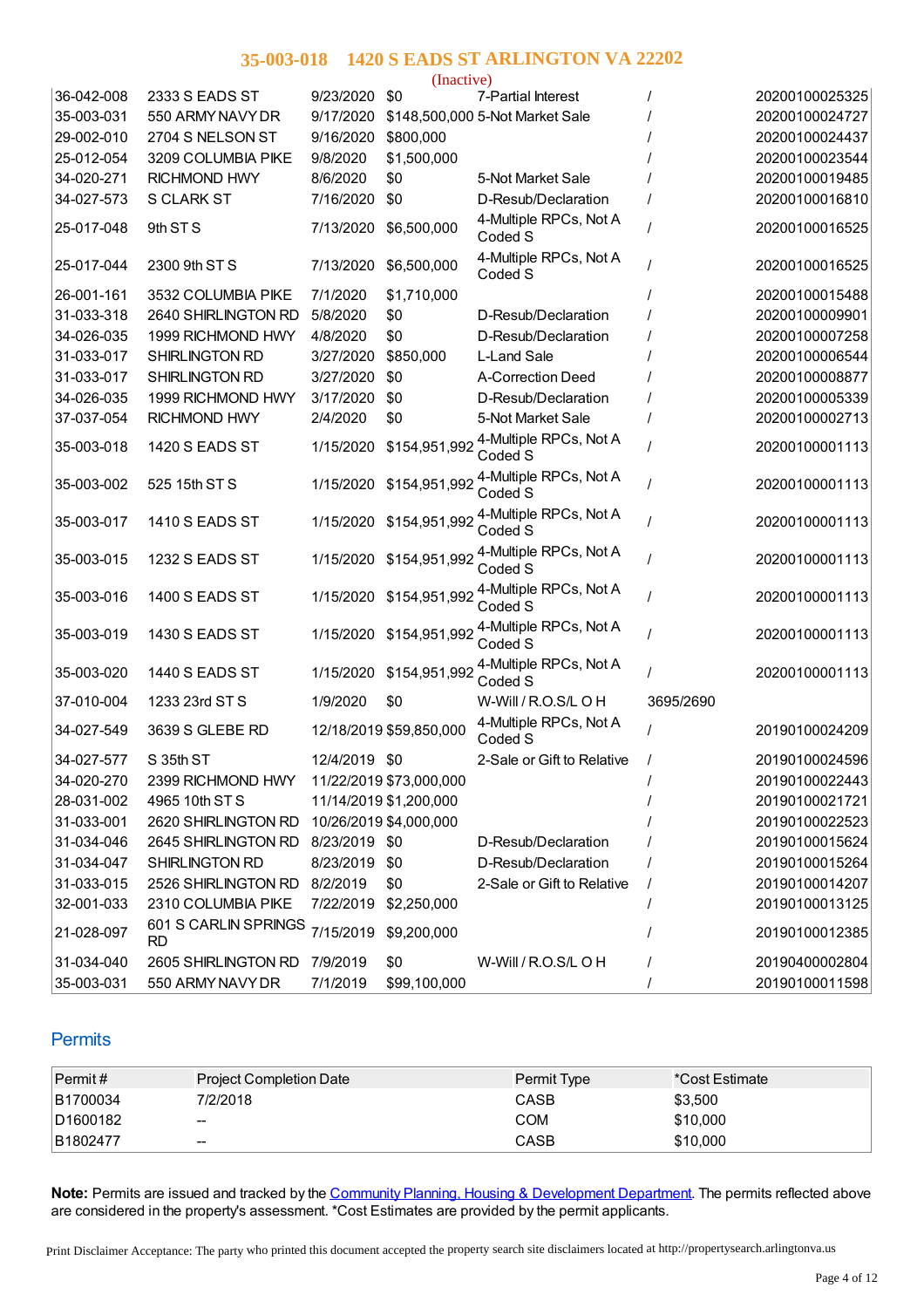#### (Inactive)

## Site Plan and Rezoning

**Note:** Site Plans and Rezonings are reviewed and approved by the Arlington County Board. The Site Plans and/or Rezonings listed below are considered in the property's annual assessment and may not reflect the latest amendments considered by the Board.

| Site Plan #     | <b>Name</b>              |                    |                       |
|-----------------|--------------------------|--------------------|-----------------------|
| 19              | Phase 6 & 7/8 Amazon HQ2 |                    |                       |
| Amendment       | <b>Status</b>            | <b>Action Date</b> | <b>Commercial GFA</b> |
| Yes             | Approved                 | 12/11/2019         | 2152111               |
| <b>Office</b>   | <b>Retail</b>            | Hotel              | <b>Stories</b>        |
| 2082566         | 69545                    |                    |                       |
| Residential GFA | <b>Residential Units</b> | <b>Town houses</b> | Parking               |
|                 |                          |                    | 1933                  |

**Comments**: This proposal for new office/retail development will supersede the 2016 site plan approval for Metropolitan Park 6. The proposed amendment to the Pentagon City Phased Development Site Plan (PDSP) to convert the allocated residential density to office density, to permit office buildings at heights of up to 22 stories and additional commercial/retail density on Parcel 3 (Metropolitan Park). - Two (2) new 22-story office buildings consisting of: - 2,082,566 sf of Office space - 69,545 sf of ground floor retail - 1,933 parking spaces in a shared underground parking garage.

**Note**: Met Park Phase 6: Office GFA = 898,687 sf Retail GFA = 27,878 sf Met Park Phase 7/8: Office GFA = 1,183,879 sf Retail GFA = 41,667 sf If a Footing to Grade Permit has not been issued for the first building to be constructed pursuant to the approved site plan then the this site plan approval expires 12/14/2022.

#### **Associated Parcels**

35-003-001, 35-003-002, 35-003-015, 35-003-016, 35-003-017, 35-003-018, 35-003-019, 35-003-020, 35-003-021, 35-003-023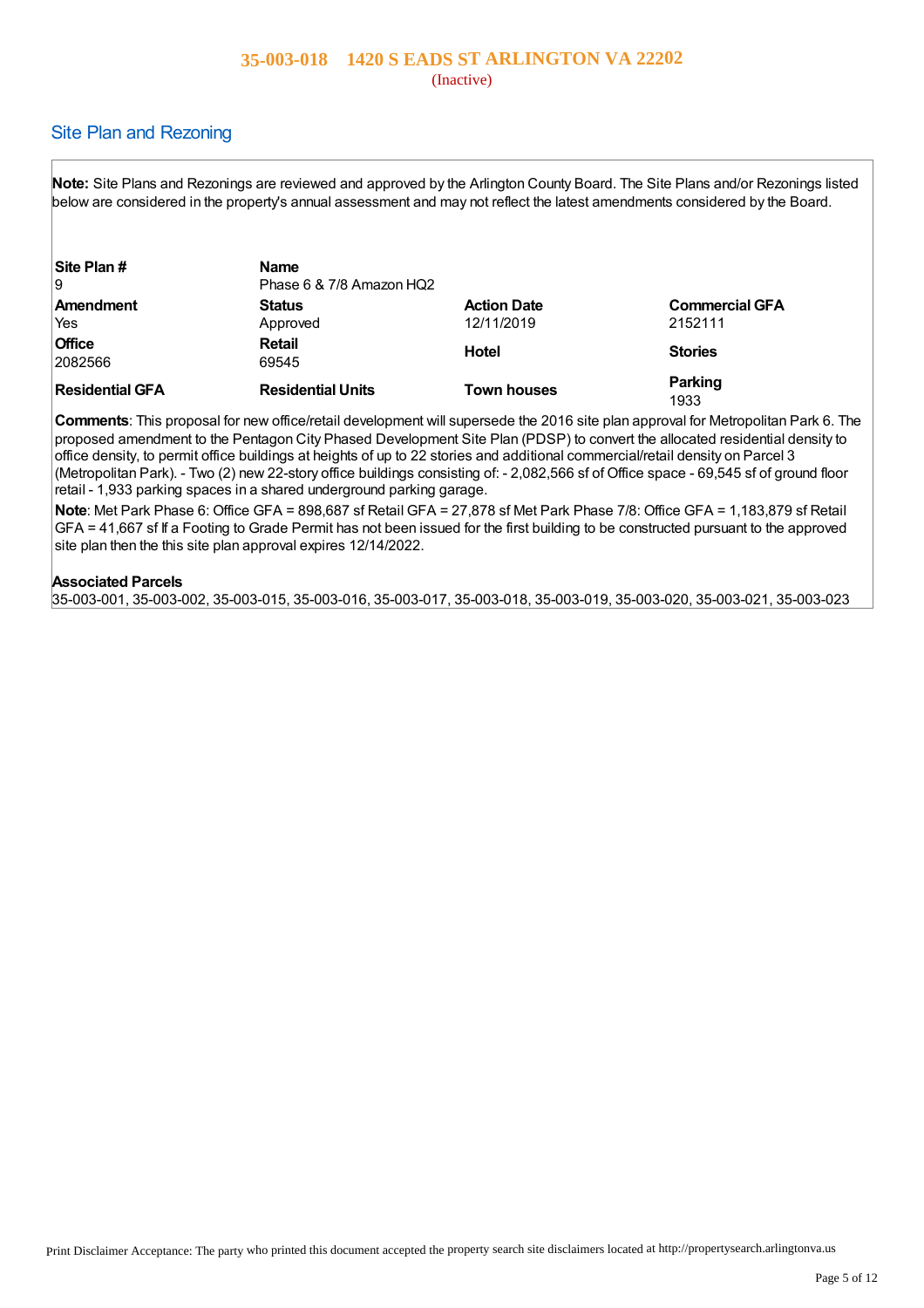## **35-003-018 1420 S EADS ST ARLINGTON VA 22202** (Inactive)

# Tax Balance Information

| Year | Assessment             | <b>Blended Tax</b><br>Rate             | <b>Tax Levied</b>          | <b>Total Payment</b><br>Due |                            | 1st Install                            | 2nd Install           |                       |
|------|------------------------|----------------------------------------|----------------------------|-----------------------------|----------------------------|----------------------------------------|-----------------------|-----------------------|
| 2021 | \$12,164,500           | \$1.1980                               | \$145,730.68               | \$0.00                      | Due<br>\$0.00              | <b>Status</b><br>Paid                  | Due<br>\$0.00         | <b>Status</b><br>Paid |
|      | 1st Install            | Tax                                    | Penalty                    | Interest                    | Fees                       | Total                                  | Due date              |                       |
|      | Levy                   | \$72,865.34                            | \$0.00                     | \$0.00                      | \$0.00                     | \$72,865.34                            | 6/15/2021             |                       |
|      | Payment<br>Due         | -\$72,865.34<br>\$0.00                 | \$0.00<br>\$0.00           | \$0.00<br>\$0.00            | \$0.00<br>\$0.00           | -\$72,865.34<br>\$0.00                 |                       |                       |
|      | 2nd Install            | Tax                                    | Penalty                    | <b>Interest</b>             | Fees                       | Total                                  | Due date<br>10/5/2021 |                       |
|      | Levy                   | \$72,865.34                            | \$0.00                     | \$0.00                      | \$0.00                     | \$72,865.34                            |                       |                       |
|      | Payment<br>Due         | -\$72,865.34<br>\$0.00                 | \$0.00<br>\$0.00           | \$0.00<br>\$0.00            | \$0.00<br>\$0.00           | -\$72,865.34<br>\$0.00                 |                       |                       |
| 2020 | \$11,171,100           | \$1.1940                               | \$133,382.90               | \$0.00                      | \$0.00                     | Paid                                   | \$0.00                | Paid                  |
|      | 1st Install            | Tax                                    | Penalty                    | Interest                    | Fees                       | Total                                  | Due date<br>6/15/2020 |                       |
|      | Levy<br>Payment        | \$66,691.45<br>-\$66,691.45            | \$0.00<br>\$0.00           | \$0.00<br>\$0.00            | \$0.00<br>\$0.00           | \$66,691.45<br>-\$66,691.45            |                       |                       |
|      | Due                    | \$0.00                                 | \$0.00                     | \$0.00                      | \$0.00                     | \$0.00                                 |                       |                       |
|      | 2nd Install            | Tax                                    | Penalty                    | Interest                    | Fees                       | Total                                  | Due date<br>10/5/2020 |                       |
|      | Levy                   | \$66,691.45                            | \$0.00                     | \$0.00<br>\$0.00            | \$0.00                     | \$66,691.45                            |                       |                       |
|      | Payment<br>Due         | -\$66,691.45<br>\$0.00                 | \$0.00<br>\$0.00           | \$0.00                      | \$0.00<br>\$0.00           | -\$66,691.45<br>\$0.00                 |                       |                       |
| 2019 | \$8,899,500            | \$1.1940                               | \$91,437.34                | \$0.00                      | \$0.00                     | Paid                                   | \$0.00                | Paid                  |
|      | 1st Install            | Tax                                    | Penalty                    | Interest                    | Fees                       | Total                                  | Due date<br>6/15/2019 |                       |
|      | Levy<br>Payment        | \$45,718.67<br>$-$45,718.67$           | \$0.00<br>\$0.00           | \$0.00<br>\$0.00            | \$0.00<br>\$0.00           | \$45,718.67<br>-\$45,718.67            |                       |                       |
|      | Due                    | \$0.00                                 | \$0.00                     | \$0.00                      | \$0.00                     | \$0.00                                 |                       |                       |
|      | 2nd Install            | Tax                                    | Penalty                    | Interest                    | Fees                       | Total                                  | Due date<br>10/5/2019 |                       |
|      | Levy                   | \$45,718.67                            | \$0.00                     | \$0.00<br>\$0.00            | \$0.00                     | \$45,718.67                            |                       |                       |
|      | Payment<br>Due         | $-$45,718.67$<br>\$0.00                | \$0.00<br>\$0.00           | \$0.00                      | \$0.00<br>\$0.00           | $-$45,718.67$<br>\$0.00                |                       |                       |
| 2018 | \$8,899,500            | \$1.1740                               | \$89,657.44                | \$0.00                      | \$0.00                     | Paid                                   | \$0.00                | Paid                  |
|      | 1st Install            | Tax                                    | Penalty                    | Interest                    | Fees                       | Total                                  | Due date<br>6/15/2018 |                       |
|      | Levy<br>Payment<br>Due | \$44,828.72<br>$-$44,828.72$<br>\$0.00 | \$0.00<br>\$0.00<br>\$0.00 | \$0.00<br>\$0.00<br>\$0.00  | \$0.00<br>\$0.00<br>\$0.00 | \$44,828.72<br>$-$44,828.72$<br>\$0.00 |                       |                       |
|      | 2nd Install            | Tax                                    | Penalty                    | Interest                    | Fees                       | Total                                  | Due date<br>10/5/2018 |                       |
|      | Levy                   | \$44,828.72                            | \$0.00                     | \$0.00                      | \$0.00                     | \$44,828.72                            |                       |                       |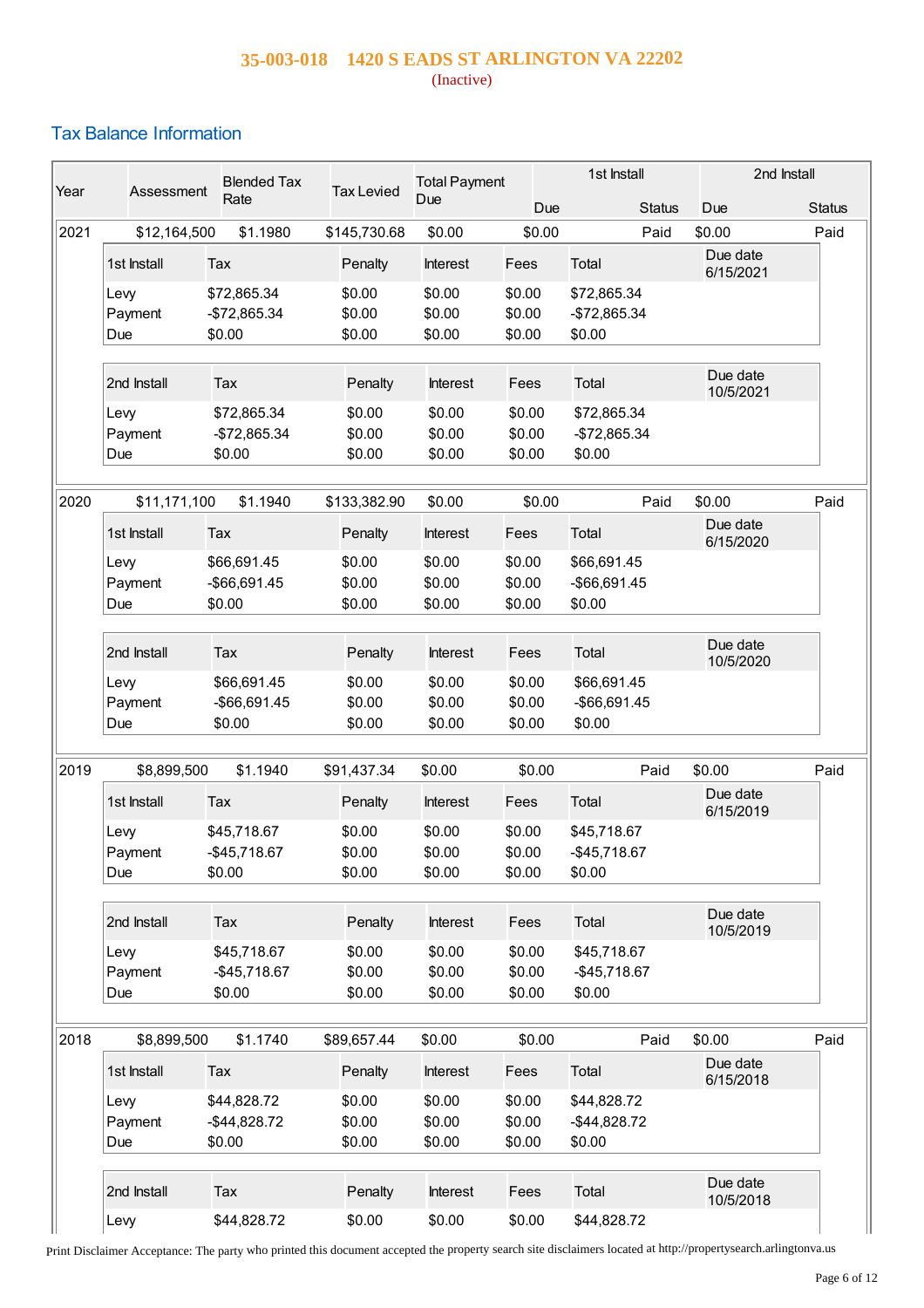|      |                 | 1420 S EADS ST ARLINGTON VA 22202<br>35-003-018 |                  |                      |                  |                             |                       |      |
|------|-----------------|-------------------------------------------------|------------------|----------------------|------------------|-----------------------------|-----------------------|------|
|      | Payment         | $-$44,828.72$                                   | \$0.00           | (Inactive)<br>\$0.00 | \$0.00           | $-$44,828.72$               |                       |      |
|      | Due             | \$0.00                                          | \$0.00           | \$0.00               | \$0.00           | \$0.00                      |                       |      |
|      |                 |                                                 |                  |                      |                  |                             |                       |      |
| 2017 | \$8,900,500     | \$1.1740                                        | \$89,667.52      | \$0.00               | \$0.00           | Paid                        | \$0.00                | Paid |
|      | 1st Install     | Tax                                             | Penalty          | <b>Interest</b>      | Fees             | Total                       | Due date<br>6/15/2017 |      |
|      | Levy            | \$44,833.76                                     | \$0.00           | \$0.00               | \$0.00           | \$44,833.76                 |                       |      |
|      | Payment         | -\$44,833.76                                    | \$0.00           | \$0.00               | \$0.00           | $-$44,833.76$               |                       |      |
|      | Due             | \$0.00                                          | \$0.00           | \$0.00               | \$0.00           | \$0.00                      |                       |      |
|      | 2nd Install     | Tax                                             | Penalty          | <b>Interest</b>      | Fees             | Total                       | Due date<br>10/5/2017 |      |
|      | Levy            | \$44,833.76                                     | \$0.00           | \$0.00               | \$0.00           | \$44,833.76                 |                       |      |
|      | Payment         | -\$44,833.76                                    | \$0.00           | \$0.00               | \$0.00           | $-$44,833.76$               |                       |      |
|      | Due             | \$0.00                                          | \$0.00           | \$0.00               | \$0.00           | \$0.00                      |                       |      |
| 2016 | \$8,312,900     | \$1.1590                                        | \$82,533.56      | \$0.00               | \$0.00           | Paid                        | \$0.00                | Paid |
|      | 1st Install     | Tax                                             | Penalty          | <b>Interest</b>      | Fees             | Total                       | Due date<br>6/15/2016 |      |
|      | Levy            | \$41,266.78                                     | \$0.00           | \$0.00               | \$0.00           | \$41,266.78                 |                       |      |
|      | Payment         | -\$41,266.78                                    | \$0.00           | \$0.00               | \$0.00           | $-$41,266.78$               |                       |      |
|      | Due             | \$0.00                                          | \$0.00           | \$0.00               | \$0.00           | \$0.00                      |                       |      |
|      | 2nd Install     | Tax                                             | Penalty          | Interest             | Fees             | Total                       | Due date<br>10/5/2016 |      |
|      | Levy            | \$41,266.78                                     | \$0.00           | \$0.00               | \$0.00           | \$41,266.78                 |                       |      |
|      | Payment         | -\$41,266.78                                    | \$0.00           | \$0.00               | \$0.00           | $-$41,266.78$               |                       |      |
|      | Due             | \$0.00                                          | \$0.00           | \$0.00               | \$0.00           | \$0.00                      |                       |      |
|      |                 |                                                 |                  |                      |                  |                             |                       |      |
| 2015 | \$7,908,400     | \$1.1640                                        | \$78,920.38      | \$0.00               | \$0.00           | Paid                        | \$0.00                | Paid |
|      |                 |                                                 |                  |                      |                  |                             |                       |      |
|      | 1st Install     | Tax                                             | Penalty          | <b>Interest</b>      | Fees             | Total                       | Due date<br>6/15/2015 |      |
|      | Levy            | \$39,460.19                                     | \$0.00           | \$0.00               | \$0.00           | \$39,460.19                 |                       |      |
|      | Payment         | $-$39,460.19$                                   | \$0.00           | \$0.00               | \$0.00           | $-$ \$39,460.19             |                       |      |
|      | Due             | \$0.00                                          | \$0.00           | \$0.00               | \$0.00           | \$0.00                      |                       |      |
|      | 2nd Install     | Tax                                             | Penalty          | Interest             | Fees             | Total                       | Due date              |      |
|      | Levy            | \$39,460.19                                     | \$0.00           | \$0.00               | \$0.00           | \$39,460.19                 | 10/5/2015             |      |
|      | Payment         | -\$39,460.19                                    | \$0.00           | \$0.00               | \$0.00           | -\$39,460.19                |                       |      |
|      | Due             | \$0.00                                          | \$0.00           | \$0.00               | \$0.00           | \$0.00                      |                       |      |
|      | \$7,200,600     | \$1.1640                                        | \$71,870.68      | \$0.00               | \$0.00           | Paid                        | \$0.00                |      |
|      | 1st Install     | Tax                                             | Penalty          | Interest             | Fees             | Total                       | Due date<br>6/15/2014 |      |
|      | Levy            | \$29,239.02                                     | \$0.00           | \$0.00               | \$0.00           | \$29,239.02                 |                       |      |
|      | Payment         | -\$29,239.02                                    | \$0.00           | \$0.00               | \$0.00           | -\$29,239.02                |                       | Paid |
|      | Due             | \$0.00                                          | \$0.00           | \$0.00               | \$0.00           | \$0.00                      |                       |      |
|      | 2nd Install     | Tax                                             | Penalty          | Interest             | Fees             | Total                       | Due date              |      |
|      |                 |                                                 |                  |                      |                  |                             | 10/5/2014             |      |
| 2014 | Levy<br>Payment | \$42,631.66<br>-\$42,631.66                     | \$0.00<br>\$0.00 | \$0.00<br>\$0.00     | \$0.00<br>\$0.00 | \$42,631.66<br>-\$42,631.66 |                       |      |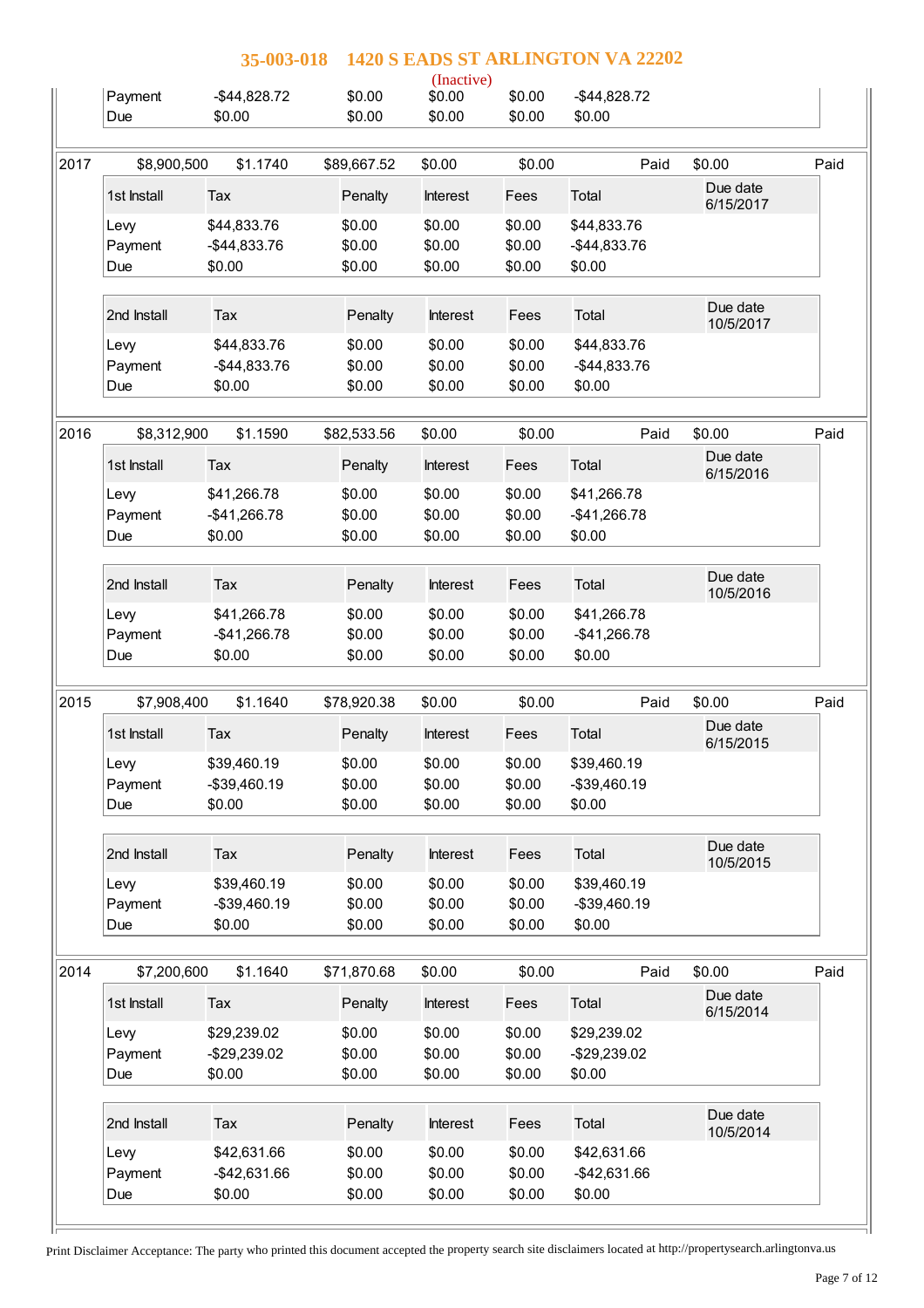| $\parallel$ 2013 | \$3,882,800    | \$1.1740                | \$43,914.46      | (Inactive)<br>\$0.00 | \$0.00           | Paid                    | \$0.00                | Paid |
|------------------|----------------|-------------------------|------------------|----------------------|------------------|-------------------------|-----------------------|------|
|                  | 1st Install    | Tax                     | Penalty          | Interest             | Fees             | Total                   | Due date<br>6/15/2013 |      |
|                  | Levy           | \$21,957.23             | \$0.00           | \$0.00               | \$0.00           | \$21,957.23             |                       |      |
|                  | Payment        | $-$21,957.23$           | \$0.00           | \$0.00               | \$0.00           | $-$21,957.23$           |                       |      |
|                  | Due            | \$0.00                  | \$0.00           | \$0.00               | \$0.00           | \$0.00                  |                       |      |
|                  | 2nd Install    | Tax                     | Penalty          | Interest             | Fees             | Total                   | Due date<br>10/5/2013 |      |
|                  | Levy           | \$21,957.23             | \$0.00           | \$0.00               | \$0.00           | \$21,957.23             |                       |      |
|                  | Payment<br>Due | $-$21,957.23$<br>\$0.00 | \$0.00<br>\$0.00 | \$0.00<br>\$0.00     | \$0.00<br>\$0.00 | $-$21,957.23$<br>\$0.00 |                       |      |
|                  |                |                         |                  |                      |                  |                         |                       |      |
| 2012             | \$3,882,800    | \$1.1390                | \$42,555.48      | \$0.00               | \$0.00           | Paid                    | \$0.00                | Paid |
|                  | 1st Install    | Tax                     | Penalty          | <b>Interest</b>      | Fees             | Total                   | Due date<br>6/15/2012 |      |
|                  | Levy           | \$21,277.74             | \$0.00           | \$0.00               | \$0.00           | \$21,277.74             |                       |      |
|                  | Payment        | $-$21,277.74$           | \$0.00           | \$0.00               | \$0.00           | $-$21,277.74$           |                       |      |
|                  | Due            | \$0.00                  | \$0.00           | \$0.00               | \$0.00           | \$0.00                  |                       |      |
|                  |                |                         |                  |                      |                  |                         | Due date              |      |
|                  | 2nd Install    | Tax                     | Penalty          | Interest             | Fees             | Total                   | 10/5/2012             |      |
|                  | Levy           | \$21,277.74             | \$0.00           | \$0.00               | \$0.00           | \$21,277.74             |                       |      |
|                  | Payment        | $-$21,277.74$           | \$0.00           | \$0.00               | \$0.00           | $-$21,277.74$           |                       |      |
|                  | Due            | \$0.00                  | \$0.00           | \$0.00               | \$0.00           | \$0.00                  |                       |      |
| 2011             | \$3,403,200    | \$1.1260                | \$36,856.64      | \$0.00               | \$0.00           | Paid                    | \$0.00                | Paid |
|                  | 1st Install    | Tax                     | Penalty          | Interest             | Fees             | Total                   | Due date<br>6/15/2011 |      |
|                  | Levy           | \$18,428.32             | \$0.00           | \$0.00               | \$0.00           | \$18,428.32             |                       |      |
|                  | Payment        | $-$18,428.32$           | \$0.00           | \$0.00               | \$0.00           | $-$18,428.32$           |                       |      |
|                  | Due            | \$0.00                  | \$0.00           | \$0.00               | \$0.00           | \$0.00                  |                       |      |
|                  |                |                         |                  |                      |                  |                         | Due date              |      |
|                  | 2nd Install    | Tax                     | Penalty          | Interest             | Fees             | Total                   | 10/5/2011             |      |
|                  | Levy           | \$18,428.32             | \$0.00           | \$0.00               | \$0.00           | \$18,428.32             |                       |      |
|                  | Payment        | $-$18,428.32$           | \$0.00           | \$0.00               | \$0.00           | $-$18,428.32$           |                       |      |
|                  | Due            | \$0.00                  | \$0.00           | \$0.00               | \$0.00           | \$0.00                  |                       |      |
| 2010             | \$2,947,600    | \$1.1260                | \$31,922.50      | \$0.00               | \$0.00           | Paid                    | \$0.00                | Paid |
|                  |                |                         |                  |                      |                  |                         | Due date              |      |
|                  | 1st Install    | Tax                     | Penalty          | Interest             | Fees             | Total                   | 6/15/2010             |      |
|                  | Levy           | \$15,961.25             | \$0.00           | \$0.00               | \$0.00           | \$15,961.25             |                       |      |
|                  | Payment        | $-$15,961.25$           | \$0.00           | \$0.00               | \$0.00           | $-$15,961.25$           |                       |      |
|                  | Due            | \$0.00                  | \$0.00           | \$0.00               | \$0.00           | \$0.00                  |                       |      |
|                  | 2nd Install    | Tax                     | Penalty          | Interest             | Fees             | Total                   | Due date              |      |
|                  | Levy           | \$15,961.25             | \$0.00           | \$0.00               | \$0.00           | \$15,961.25             | 10/5/2010             |      |
|                  | Payment        | $-$15,961.25$           | \$0.00           | \$0.00               | \$0.00           | $-$15,961.25$           |                       |      |
|                  | Due            | \$0.00                  | \$0.00           | \$0.00               | \$0.00           | \$0.00                  |                       |      |
|                  |                |                         |                  |                      |                  |                         |                       |      |
| 2009             | \$3,158,500    | \$1.0430                | \$31,584.98      | \$0.00               | \$0.00           | Paid                    | \$0.00                | Paid |
|                  | 1st Install    | Tax                     | Penalty          | Interest             | Fees             | Total                   | Due date<br>6/15/2009 |      |
|                  | Levy           | \$15,792.49             | \$0.00           | \$0.00               | \$0.00           | \$15,792.49             |                       |      |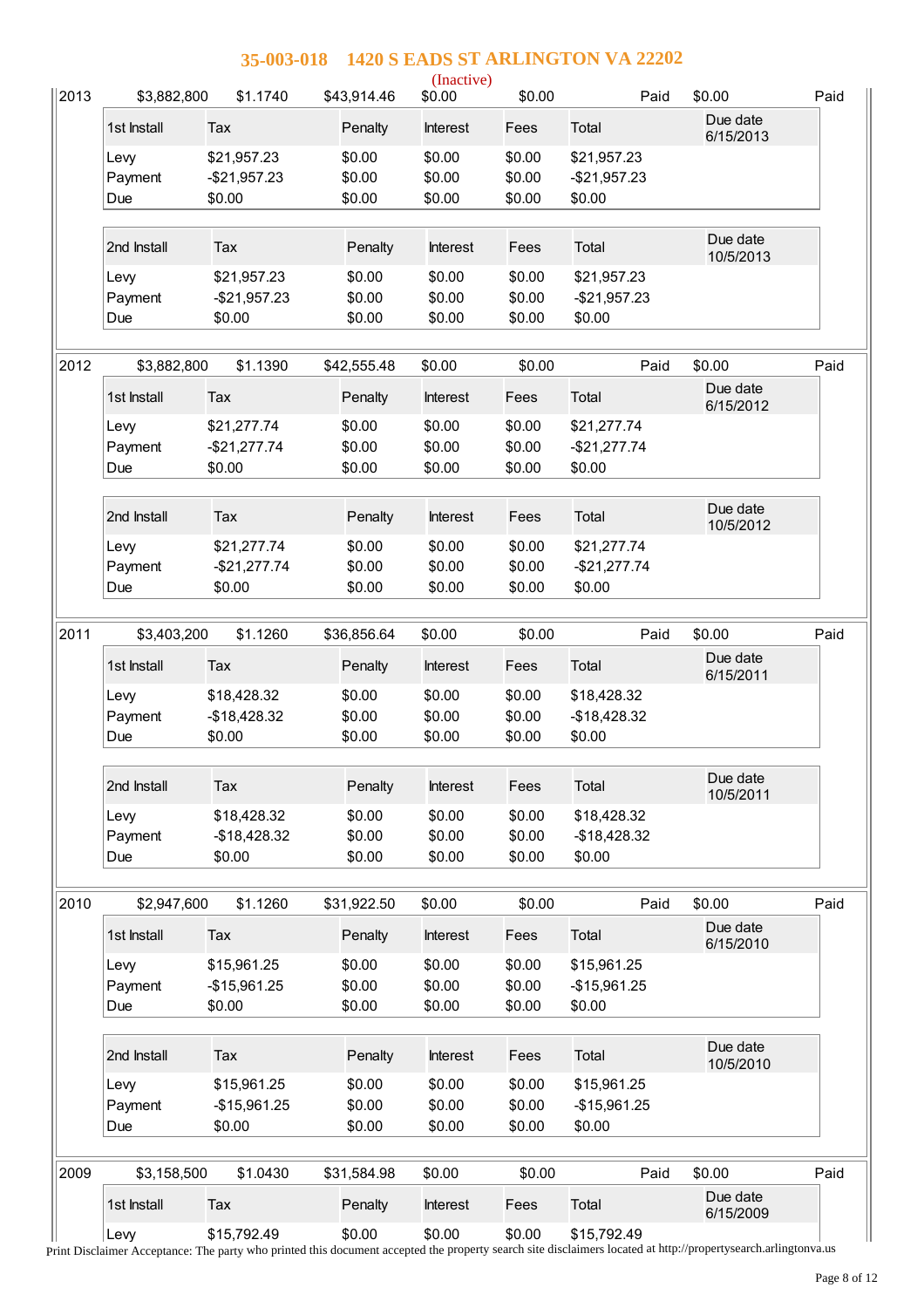| \$0.00<br>Payment<br>\$0.00<br>\$0.00<br>$-$15,792.49$<br>$-$15,792.49$<br>\$0.00<br>\$0.00<br>\$0.00<br>\$0.00<br>\$0.00<br>Due<br>Due date<br>2nd Install<br>Total<br>Tax<br>Penalty<br>Interest<br>Fees<br>10/5/2009<br>\$15,792.49<br>\$0.00<br>\$0.00<br>\$1,579.25<br>\$17,371.74<br>Levy<br>\$0.00<br>\$0.00<br>Payment<br>$-$15,792.49$<br>$-$1,579.25$<br>$-$17,371.74$<br>\$0.00<br>\$0.00<br>\$0.00<br>\$0.00<br>\$0.00<br>Due<br>2008<br>\$1.0160<br>\$30,732.18<br>\$0.00<br>\$0.00<br>\$0.00<br>\$3,158,500<br>Paid<br>Due date<br>Total<br>1st Install<br>Tax<br>Fees<br>Penalty<br><b>Interest</b><br>6/16/2008<br>\$0.00<br>\$0.00<br>\$15,366.09<br>\$0.00<br>\$15,366.09<br>Levy<br>\$0.00<br>-\$15,366.09<br>\$0.00<br>\$0.00<br>$-$15,366.09$<br>Payment<br>\$0.00<br>\$0.00<br>\$0.00<br>\$0.00<br>Due<br>\$0.00<br>Due date<br>2nd Install<br>Total<br>Tax<br>Penalty<br>Interest<br>Fees<br>10/6/2008<br>\$0.00<br>\$0.00<br>\$0.00<br>\$15,366.09<br>\$15,366.09<br>Levy<br>-\$15,366.09<br>\$0.00<br>\$0.00<br>\$0.00<br>-\$15,366.09<br>Payment<br>\$0.00<br>\$0.00<br>\$0.00<br>\$0.00<br>\$0.00<br>Due<br>2007<br>\$0.8630<br>\$0.00<br>\$0.00<br>Paid<br>\$0.00<br>\$2,833,100<br>\$23,174.74<br>Due date<br>1st Install<br>Total<br>Tax<br>Penalty<br>Interest<br>Fees<br>6/15/2007<br>\$0.00<br>\$0.00<br>\$0.00<br>\$11,587.37<br>\$11,587.37<br>Levy<br>\$0.00<br>$-$11,587.37$<br>\$0.00<br>\$0.00<br>Payment<br>$-$11,587.37$<br>\$0.00<br>\$0.00<br>\$0.00<br>\$0.00<br>\$0.00<br>Due<br>Due date<br>2nd Install<br>Total<br>Tax<br>Penalty<br>Interest<br>Fees<br>10/5/2007<br>\$11,587.37<br>\$0.00<br>\$0.00<br>\$0.00<br>\$11,587.37<br>Levy<br>\$0.00<br>\$0.00<br>\$0.00<br>Payment<br>$-$11,587.37$<br>$-$11,587.37$<br>\$0.00<br>\$0.00<br>\$0.00<br>\$0.00<br>\$0.00<br>Due<br>2006<br>\$0.8630<br>\$19,092.92<br>\$0.00<br>\$0.00<br>Paid<br>\$0.00<br>\$2,334,100<br>Due date<br>1st Install<br>Penalty<br>Interest<br>Total<br>Tax<br>Fees<br>6/15/2006<br>\$0.00<br>\$0.00<br>\$0.00<br>\$9,546.46<br>\$9,546.46<br>Levy<br>\$0.00<br>\$0.00<br>\$0.00<br>$-$9,546.46$<br>$-$9,546.46$<br>Payment<br>\$0.00<br>\$0.00<br>\$0.00<br>\$0.00<br>\$0.00<br>Due<br>Due date<br>2nd Install<br>Tax<br>Penalty<br><b>Interest</b><br>Fees<br>Total<br>10/5/2006<br>\$0.00<br>\$0.00<br>\$0.00<br>\$9,546.46<br>\$9,546.46<br>Levy<br>\$0.00<br>\$0.00<br>\$0.00<br>$-$9,546.46$<br>Payment<br>$-$9,546.46$<br>\$0.00<br>\$0.00<br>\$0.00<br>Due<br>\$0.00<br>\$0.00<br>2005<br>\$1,834,800<br>\$0.8780<br>\$16,109.54<br>\$0.00<br>\$0.00<br>Paid<br>\$0.00<br>Due date<br>Total<br>1st Install<br>Penalty<br>Interest<br>Tax<br>Fees<br>6/15/2005<br>\$8,054.77<br>\$0.00<br>\$0.00<br>\$0.00<br>\$8,054.77<br>Levy<br>\$0.00<br>\$0.00<br>$-$ \$8,054.77<br>\$0.00<br>$-$8,054.77$<br>Payment<br>\$0.00<br>\$0.00<br>\$0.00<br>\$0.00<br>Due<br>\$0.00 |  | 35-003-018 | (Inactive) | 1420 S EADS ST ARLINGTON VA 22202 |                       |      |
|-----------------------------------------------------------------------------------------------------------------------------------------------------------------------------------------------------------------------------------------------------------------------------------------------------------------------------------------------------------------------------------------------------------------------------------------------------------------------------------------------------------------------------------------------------------------------------------------------------------------------------------------------------------------------------------------------------------------------------------------------------------------------------------------------------------------------------------------------------------------------------------------------------------------------------------------------------------------------------------------------------------------------------------------------------------------------------------------------------------------------------------------------------------------------------------------------------------------------------------------------------------------------------------------------------------------------------------------------------------------------------------------------------------------------------------------------------------------------------------------------------------------------------------------------------------------------------------------------------------------------------------------------------------------------------------------------------------------------------------------------------------------------------------------------------------------------------------------------------------------------------------------------------------------------------------------------------------------------------------------------------------------------------------------------------------------------------------------------------------------------------------------------------------------------------------------------------------------------------------------------------------------------------------------------------------------------------------------------------------------------------------------------------------------------------------------------------------------------------------------------------------------------------------------------------------------------------------------------------------------------------------------------------------------------------------------------------------------------------------------------------------------------------------------------------------------------------------------------------------------------------------------------------|--|------------|------------|-----------------------------------|-----------------------|------|
|                                                                                                                                                                                                                                                                                                                                                                                                                                                                                                                                                                                                                                                                                                                                                                                                                                                                                                                                                                                                                                                                                                                                                                                                                                                                                                                                                                                                                                                                                                                                                                                                                                                                                                                                                                                                                                                                                                                                                                                                                                                                                                                                                                                                                                                                                                                                                                                                                                                                                                                                                                                                                                                                                                                                                                                                                                                                                                     |  |            |            |                                   |                       |      |
|                                                                                                                                                                                                                                                                                                                                                                                                                                                                                                                                                                                                                                                                                                                                                                                                                                                                                                                                                                                                                                                                                                                                                                                                                                                                                                                                                                                                                                                                                                                                                                                                                                                                                                                                                                                                                                                                                                                                                                                                                                                                                                                                                                                                                                                                                                                                                                                                                                                                                                                                                                                                                                                                                                                                                                                                                                                                                                     |  |            |            |                                   |                       |      |
|                                                                                                                                                                                                                                                                                                                                                                                                                                                                                                                                                                                                                                                                                                                                                                                                                                                                                                                                                                                                                                                                                                                                                                                                                                                                                                                                                                                                                                                                                                                                                                                                                                                                                                                                                                                                                                                                                                                                                                                                                                                                                                                                                                                                                                                                                                                                                                                                                                                                                                                                                                                                                                                                                                                                                                                                                                                                                                     |  |            |            |                                   |                       |      |
|                                                                                                                                                                                                                                                                                                                                                                                                                                                                                                                                                                                                                                                                                                                                                                                                                                                                                                                                                                                                                                                                                                                                                                                                                                                                                                                                                                                                                                                                                                                                                                                                                                                                                                                                                                                                                                                                                                                                                                                                                                                                                                                                                                                                                                                                                                                                                                                                                                                                                                                                                                                                                                                                                                                                                                                                                                                                                                     |  |            |            |                                   |                       | Paid |
|                                                                                                                                                                                                                                                                                                                                                                                                                                                                                                                                                                                                                                                                                                                                                                                                                                                                                                                                                                                                                                                                                                                                                                                                                                                                                                                                                                                                                                                                                                                                                                                                                                                                                                                                                                                                                                                                                                                                                                                                                                                                                                                                                                                                                                                                                                                                                                                                                                                                                                                                                                                                                                                                                                                                                                                                                                                                                                     |  |            |            |                                   |                       |      |
|                                                                                                                                                                                                                                                                                                                                                                                                                                                                                                                                                                                                                                                                                                                                                                                                                                                                                                                                                                                                                                                                                                                                                                                                                                                                                                                                                                                                                                                                                                                                                                                                                                                                                                                                                                                                                                                                                                                                                                                                                                                                                                                                                                                                                                                                                                                                                                                                                                                                                                                                                                                                                                                                                                                                                                                                                                                                                                     |  |            |            |                                   |                       |      |
|                                                                                                                                                                                                                                                                                                                                                                                                                                                                                                                                                                                                                                                                                                                                                                                                                                                                                                                                                                                                                                                                                                                                                                                                                                                                                                                                                                                                                                                                                                                                                                                                                                                                                                                                                                                                                                                                                                                                                                                                                                                                                                                                                                                                                                                                                                                                                                                                                                                                                                                                                                                                                                                                                                                                                                                                                                                                                                     |  |            |            |                                   |                       |      |
|                                                                                                                                                                                                                                                                                                                                                                                                                                                                                                                                                                                                                                                                                                                                                                                                                                                                                                                                                                                                                                                                                                                                                                                                                                                                                                                                                                                                                                                                                                                                                                                                                                                                                                                                                                                                                                                                                                                                                                                                                                                                                                                                                                                                                                                                                                                                                                                                                                                                                                                                                                                                                                                                                                                                                                                                                                                                                                     |  |            |            |                                   |                       |      |
|                                                                                                                                                                                                                                                                                                                                                                                                                                                                                                                                                                                                                                                                                                                                                                                                                                                                                                                                                                                                                                                                                                                                                                                                                                                                                                                                                                                                                                                                                                                                                                                                                                                                                                                                                                                                                                                                                                                                                                                                                                                                                                                                                                                                                                                                                                                                                                                                                                                                                                                                                                                                                                                                                                                                                                                                                                                                                                     |  |            |            |                                   |                       | Paid |
|                                                                                                                                                                                                                                                                                                                                                                                                                                                                                                                                                                                                                                                                                                                                                                                                                                                                                                                                                                                                                                                                                                                                                                                                                                                                                                                                                                                                                                                                                                                                                                                                                                                                                                                                                                                                                                                                                                                                                                                                                                                                                                                                                                                                                                                                                                                                                                                                                                                                                                                                                                                                                                                                                                                                                                                                                                                                                                     |  |            |            |                                   |                       |      |
|                                                                                                                                                                                                                                                                                                                                                                                                                                                                                                                                                                                                                                                                                                                                                                                                                                                                                                                                                                                                                                                                                                                                                                                                                                                                                                                                                                                                                                                                                                                                                                                                                                                                                                                                                                                                                                                                                                                                                                                                                                                                                                                                                                                                                                                                                                                                                                                                                                                                                                                                                                                                                                                                                                                                                                                                                                                                                                     |  |            |            |                                   |                       |      |
|                                                                                                                                                                                                                                                                                                                                                                                                                                                                                                                                                                                                                                                                                                                                                                                                                                                                                                                                                                                                                                                                                                                                                                                                                                                                                                                                                                                                                                                                                                                                                                                                                                                                                                                                                                                                                                                                                                                                                                                                                                                                                                                                                                                                                                                                                                                                                                                                                                                                                                                                                                                                                                                                                                                                                                                                                                                                                                     |  |            |            |                                   |                       |      |
|                                                                                                                                                                                                                                                                                                                                                                                                                                                                                                                                                                                                                                                                                                                                                                                                                                                                                                                                                                                                                                                                                                                                                                                                                                                                                                                                                                                                                                                                                                                                                                                                                                                                                                                                                                                                                                                                                                                                                                                                                                                                                                                                                                                                                                                                                                                                                                                                                                                                                                                                                                                                                                                                                                                                                                                                                                                                                                     |  |            |            |                                   |                       |      |
|                                                                                                                                                                                                                                                                                                                                                                                                                                                                                                                                                                                                                                                                                                                                                                                                                                                                                                                                                                                                                                                                                                                                                                                                                                                                                                                                                                                                                                                                                                                                                                                                                                                                                                                                                                                                                                                                                                                                                                                                                                                                                                                                                                                                                                                                                                                                                                                                                                                                                                                                                                                                                                                                                                                                                                                                                                                                                                     |  |            |            |                                   |                       | Paid |
|                                                                                                                                                                                                                                                                                                                                                                                                                                                                                                                                                                                                                                                                                                                                                                                                                                                                                                                                                                                                                                                                                                                                                                                                                                                                                                                                                                                                                                                                                                                                                                                                                                                                                                                                                                                                                                                                                                                                                                                                                                                                                                                                                                                                                                                                                                                                                                                                                                                                                                                                                                                                                                                                                                                                                                                                                                                                                                     |  |            |            |                                   |                       |      |
|                                                                                                                                                                                                                                                                                                                                                                                                                                                                                                                                                                                                                                                                                                                                                                                                                                                                                                                                                                                                                                                                                                                                                                                                                                                                                                                                                                                                                                                                                                                                                                                                                                                                                                                                                                                                                                                                                                                                                                                                                                                                                                                                                                                                                                                                                                                                                                                                                                                                                                                                                                                                                                                                                                                                                                                                                                                                                                     |  |            |            |                                   |                       |      |
|                                                                                                                                                                                                                                                                                                                                                                                                                                                                                                                                                                                                                                                                                                                                                                                                                                                                                                                                                                                                                                                                                                                                                                                                                                                                                                                                                                                                                                                                                                                                                                                                                                                                                                                                                                                                                                                                                                                                                                                                                                                                                                                                                                                                                                                                                                                                                                                                                                                                                                                                                                                                                                                                                                                                                                                                                                                                                                     |  |            |            |                                   |                       |      |
|                                                                                                                                                                                                                                                                                                                                                                                                                                                                                                                                                                                                                                                                                                                                                                                                                                                                                                                                                                                                                                                                                                                                                                                                                                                                                                                                                                                                                                                                                                                                                                                                                                                                                                                                                                                                                                                                                                                                                                                                                                                                                                                                                                                                                                                                                                                                                                                                                                                                                                                                                                                                                                                                                                                                                                                                                                                                                                     |  |            |            |                                   |                       |      |
|                                                                                                                                                                                                                                                                                                                                                                                                                                                                                                                                                                                                                                                                                                                                                                                                                                                                                                                                                                                                                                                                                                                                                                                                                                                                                                                                                                                                                                                                                                                                                                                                                                                                                                                                                                                                                                                                                                                                                                                                                                                                                                                                                                                                                                                                                                                                                                                                                                                                                                                                                                                                                                                                                                                                                                                                                                                                                                     |  |            |            |                                   |                       | Paid |
|                                                                                                                                                                                                                                                                                                                                                                                                                                                                                                                                                                                                                                                                                                                                                                                                                                                                                                                                                                                                                                                                                                                                                                                                                                                                                                                                                                                                                                                                                                                                                                                                                                                                                                                                                                                                                                                                                                                                                                                                                                                                                                                                                                                                                                                                                                                                                                                                                                                                                                                                                                                                                                                                                                                                                                                                                                                                                                     |  |            |            |                                   |                       |      |
|                                                                                                                                                                                                                                                                                                                                                                                                                                                                                                                                                                                                                                                                                                                                                                                                                                                                                                                                                                                                                                                                                                                                                                                                                                                                                                                                                                                                                                                                                                                                                                                                                                                                                                                                                                                                                                                                                                                                                                                                                                                                                                                                                                                                                                                                                                                                                                                                                                                                                                                                                                                                                                                                                                                                                                                                                                                                                                     |  |            |            |                                   |                       |      |
|                                                                                                                                                                                                                                                                                                                                                                                                                                                                                                                                                                                                                                                                                                                                                                                                                                                                                                                                                                                                                                                                                                                                                                                                                                                                                                                                                                                                                                                                                                                                                                                                                                                                                                                                                                                                                                                                                                                                                                                                                                                                                                                                                                                                                                                                                                                                                                                                                                                                                                                                                                                                                                                                                                                                                                                                                                                                                                     |  |            |            |                                   | $D_{\text{max}}$ data |      |

Due date Print Disclaimer Acceptance: The party who printed this document accepted the property search site disclaimers located at http://propertysearch.arlingtonva.us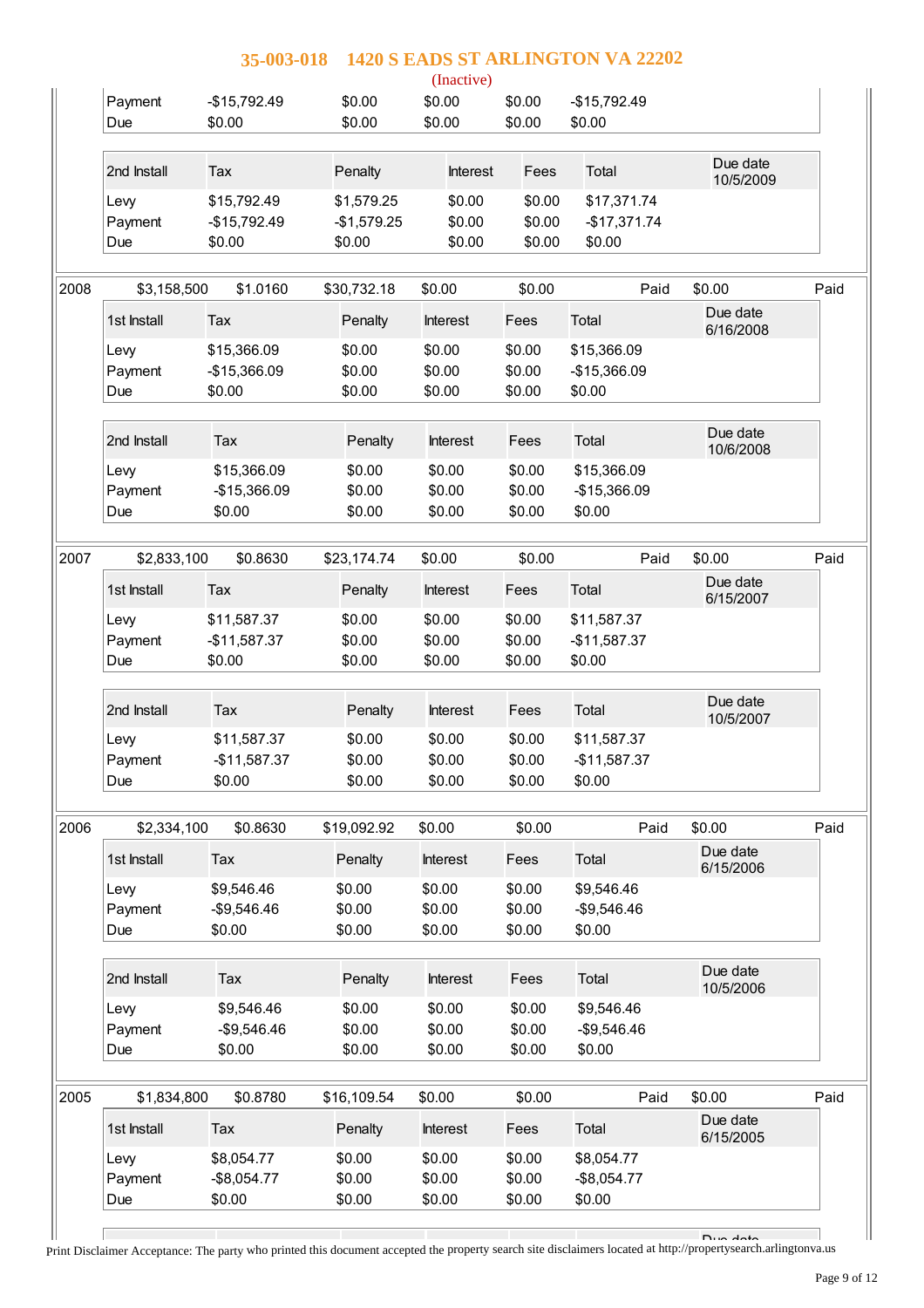|      |                 |                            |                  | (Inactive)       |                  |                            |                       |      |
|------|-----------------|----------------------------|------------------|------------------|------------------|----------------------------|-----------------------|------|
|      | 2nd Install     | Tax                        | Penalty          | Interest         | Fees             | Total                      | Due uale<br>10/5/2005 |      |
|      | Levy            | \$8,054.77                 | \$0.00           | \$0.00           | \$0.00           | \$8,054.77                 |                       |      |
|      | Payment         | $-$8,054.77$               | \$0.00           | \$0.00           | \$0.00           | $-$8,054.77$               |                       |      |
|      | Due             | \$0.00                     | \$0.00           | \$0.00           | \$0.00           | \$0.00                     |                       |      |
| 2004 | \$1,597,000     | \$0.9580                   | \$15,299.26      | \$0.00           | \$0.00           | Paid                       | \$0.00                | Paid |
|      | 1st Install     | Tax                        | Penalty          | Interest         | Fees             | Total                      | Due date              |      |
|      |                 |                            |                  |                  |                  |                            | 6/15/2004             |      |
|      | Levy<br>Payment | \$7,649.63<br>$-$7,649.63$ | \$0.00<br>\$0.00 | \$0.00<br>\$0.00 | \$0.00<br>\$0.00 | \$7,649.63<br>$-$7,649.63$ |                       |      |
|      | Due             | \$0.00                     | \$0.00           | \$0.00           | \$0.00           | \$0.00                     |                       |      |
|      |                 |                            |                  |                  |                  |                            |                       |      |
|      | 2nd Install     | Tax                        | Penalty          | <b>Interest</b>  | Fees             | Total                      | Due date<br>10/5/2004 |      |
|      | Levy            | \$7,649.63                 | \$0.00           | \$0.00           | \$0.00           | \$7,649.63                 |                       |      |
|      | Payment         | $-$7,649.63$               | \$0.00           | \$0.00           | \$0.00           | -\$7,649.63                |                       |      |
|      | Due             | \$0.00                     | \$0.00           | \$0.00           | \$0.00           | \$0.00                     |                       |      |
| 2003 | \$1,400,900     | \$1.9560                   | \$13,700.80      | \$0.00           | \$0.00           | Paid                       | \$0.00                | Paid |
|      | 1st Install     | Tax                        | Penalty          | <b>Interest</b>  | Fees             | Total                      | Due date<br>6/16/2003 |      |
|      | Levy            | \$6,850.40                 | \$0.00           | \$0.00           | \$0.00           | \$6,850.40                 |                       |      |
|      | Payment         | $-$6,850.40$               | \$0.00           | \$0.00           | \$0.00           | $-$6,850.40$               |                       |      |
|      | Due             | \$0.00                     | \$0.00           | \$0.00           | \$0.00           | \$0.00                     |                       |      |
|      |                 |                            |                  |                  |                  |                            | Due date              |      |
|      | 2nd Install     | Tax                        | Penalty          | Interest         | Fees             | Total                      | 10/6/2003             |      |
|      | Levy            | \$6,850.40                 | \$0.00           | \$0.00           | \$0.00           | \$6,850.40                 |                       |      |
|      | Payment         | $-$6,850.40$               | \$0.00           | \$0.00           | \$0.00           | $-$6,850.40$               |                       |      |
|      | Due             | \$0.00                     | \$0.00           | \$0.00           | \$0.00           | \$0.00                     |                       |      |
| 2002 | \$1,347,500     | \$1.9860                   | \$13,380.66      | \$0.00           | \$0.00           | Paid                       | \$0.00                | Paid |
|      | 1st Install     | Tax                        | Penalty          | Interest         | Fees             | Total                      | Due date<br>6/17/2002 |      |
|      | Levy            | \$6,690.33                 | \$0.00           | \$0.00           | \$0.00           | \$6,690.33                 |                       |      |
|      | Payment         | $-$6,690.33$               | \$0.00           | \$0.00           | \$0.00           | -\$6,690.33                |                       |      |
|      | Due             | \$0.00                     | \$0.00           | \$0.00           | \$0.00           | \$0.00                     |                       |      |
|      | 2nd Install     | Tax                        | Penalty          | Interest         | Fees             | Total                      | Due date<br>10/7/2002 |      |
|      | Levy            | \$6,690.33                 | \$0.00           | \$0.00           | \$0.00           | \$6,690.33                 |                       |      |
|      | Payment         | -\$6,690.33                | \$0.00           | \$0.00           | \$0.00           | $-$6,690.33$               |                       |      |
|      | Due             | \$0.00                     | \$0.00           | \$0.00           | \$0.00           | \$0.00                     |                       |      |
|      |                 |                            |                  |                  |                  |                            |                       |      |
| 2001 | \$898,100       | \$2.0460                   | \$9,187.56       | \$0.00           | \$0.00           | Paid                       | \$0.00                | Paid |
|      | 1st Install     | Tax                        | Penalty          | Interest         | Fees             | Total                      | Due date<br>6/5/2001  |      |
|      | Levy            | \$4,593.78                 | \$0.00           | \$0.00           | \$0.00           | \$4,593.78                 |                       |      |
|      | Payment         | $-$4,593.78$               | \$0.00           | \$0.00           | \$0.00           | $-$4,593.78$               |                       |      |
|      | Due             | \$0.00                     | \$0.00           | \$0.00           | \$0.00           | \$0.00                     |                       |      |
|      | 2nd Install     | Tax                        | Penalty          | Interest         | Fees             | Total                      | Due date              |      |
|      |                 |                            |                  |                  |                  |                            | 10/5/2001             |      |
|      | Levy            | \$4,593.78                 | \$0.00           | \$0.00           | \$0.00           | \$4,593.78                 |                       |      |

Print Disclaimer Acceptance: The party who printed this document accepted the property search site disclaimers located at http://propertysearch.arlingtonva.us

Payment -\$4,593.78 \$0.00 \$0.00 \$0.00 -\$4,593.78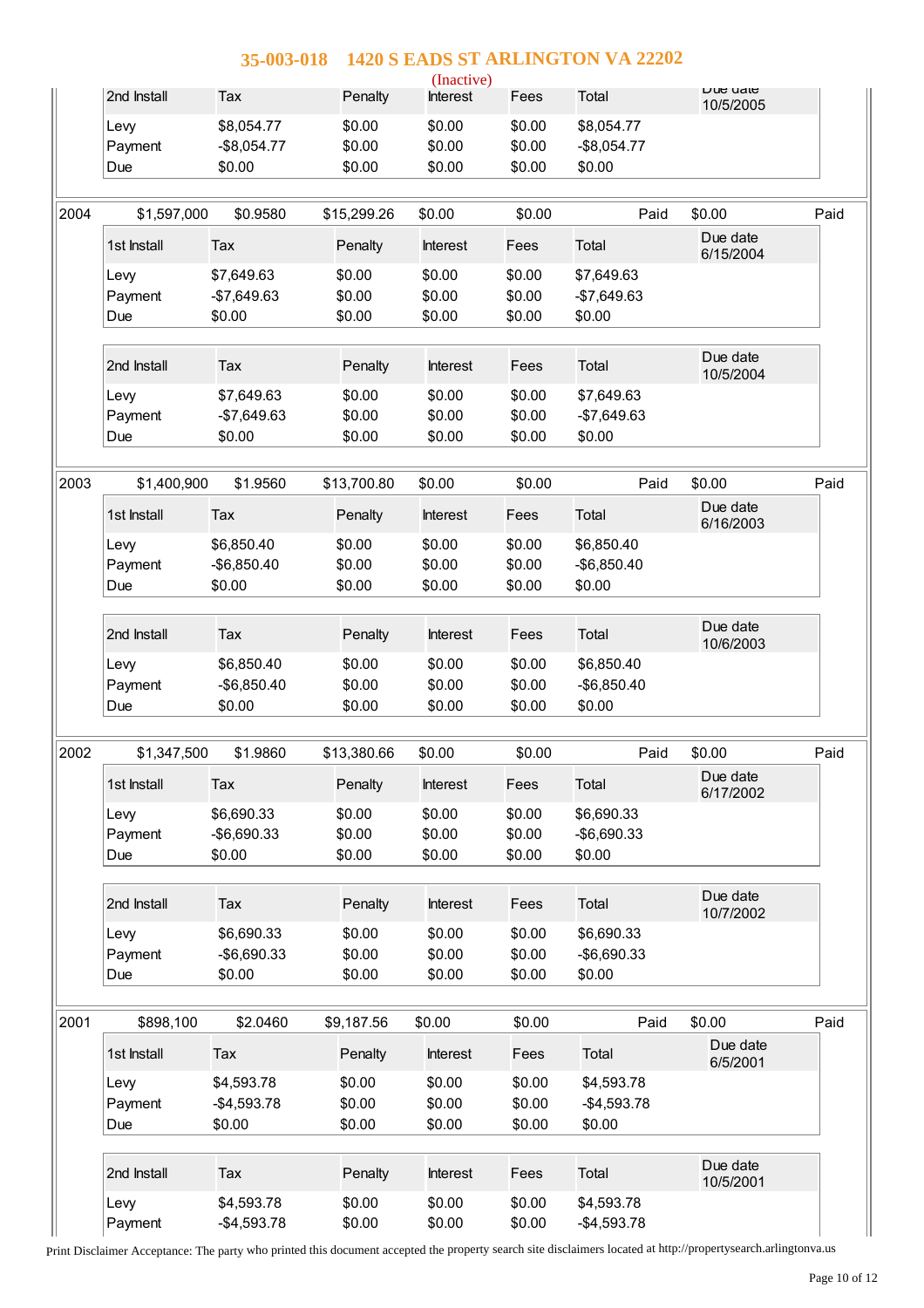|      |                        | 35-003-018                           |                            |                            |                            | 1420 S EADS ST ARLINGTON VA 22202    |                        |      |
|------|------------------------|--------------------------------------|----------------------------|----------------------------|----------------------------|--------------------------------------|------------------------|------|
|      | Due                    | \$0.00                               | \$0.00                     | (Inactive)<br>\$0.00       | \$0.00                     | \$0.00                               |                        |      |
| 2000 | \$976,800              | \$2,0460                             | \$9,992.66                 | \$0.00                     | \$0.00                     | Paid                                 | \$0.00                 | Paid |
|      | 1st Install            | Tax                                  | Penalty                    | <b>Interest</b>            | Fees                       | Total                                | Due date<br>6/5/2000   |      |
|      | Levy<br>Payment<br>Due | \$4,996.33<br>$-$4,996.33$<br>\$0.00 | \$0.00<br>\$0.00<br>\$0.00 | \$0.00<br>\$0.00<br>\$0.00 | \$0.00<br>\$0.00<br>\$0.00 | \$4,996.33<br>$-$4,996.33$<br>\$0.00 |                        |      |
|      | 2nd Install            | Tax                                  | Penalty                    | <b>Interest</b>            | Fees                       | Total                                | Due date<br>10/5/2000  |      |
|      | Levy<br>Payment        | \$4,996.33<br>$-$4,996.33$           | \$0.00<br>\$0.00           | \$0.00<br>\$0.00           | \$0.00<br>\$0.00           | \$4,996.33<br>$-$4,996.33$           |                        |      |
|      | Due                    | \$0.00                               | \$0.00                     | \$0.00                     | \$0.00                     | \$0.00                               |                        |      |
| 1999 | \$1,057,300            | \$0.0000                             | \$10,551.85                | \$0.00                     | \$0.00                     | Paid                                 | \$0.00                 | Paid |
|      | 1st Install            | Tax                                  | Penalty                    | <b>Interest</b>            | Fees                       | Total                                | Due date<br>6/7/1999   |      |
|      | Levy                   | \$4,634.21                           | \$0.00                     | \$0.00                     | \$0.00                     | \$4,634.21                           |                        |      |
|      | Payment                | $-$4,634.21$                         | \$0.00                     | \$0.00                     | \$0.00                     | $-$4,634.21$                         |                        |      |
|      | Due                    | \$0.00                               | \$0.00                     | \$0.00                     | \$0.00                     | \$0.00                               |                        |      |
|      | 2nd Install            | Tax                                  | Penalty                    | <b>Interest</b>            | Fees                       | Total                                | Due date<br>11/15/1999 |      |

Levy \$5,917.64 \$0.00 \$0.00 \$0.00 \$5,917.64 Payment -\$5,917.64 \$0.00 \$0.00 \$0.00 -\$5,917.64 Due \$0.00 \$0.00 \$0.00 \$0.00 \$0.00

Levy \$4,634.21 \$0.00 \$0.00 \$0.00 \$4,634.21 Payment -\$4,141.21 \$0.00 \$0.00 \$0.00 -\$4,141.21 Adjustment -\$493.00 \$0.00 \$0.00 \$0.00 -\$493.00 Due \$0.00 \$0.00 \$0.00 \$0.00 \$0.00 \$0.00

Levy \$4,634.21 \$0.00 \$0.00 \$0.00 \$4,634.21 Payment -\$4,634.21 \$0.00 \$0.00 \$0.00 -\$4,634.21 Due \$0.00 \$0.00 \$0.00 \$0.00 \$0.00

Lew \$4,519.33 \$0.00 \$0.00 \$0.00 \$4,519.33 Payment -\$4,519.33 \$0.00 \$0.00 \$0.00 -\$4,519.33 Due \$0.00 \$0.00 \$0.00 \$0.00 \$0.00

Levy \$4,519.33 \$0.00 \$0.00 \$0.00 \$4,519.33 Payment -\$4,519.33 \$0.00 \$0.00 \$0.00 -\$4,519.33 Due \$0.00 \$0.00 \$0.00 \$0.00 \$0.00

1st Install Tax **Penalty** Interest Fees Total Due date

2nd Install Tax **Penalty** Interest Fees Total Due date

1st Install Tax **Penalty** Interest Fees Total Due date

2nd Install Tax **Penalty** Interest Fees Total Due date

1998 \$879,400 \$0.0000 \$9,268.42 \$0.00

1997 \$866,200 \$0.0000 \$9,038.66 \$0.00

Print Disclaimer Acceptance: The party who printed this document accepted the property search site disclaimers located at http://propertysearch.arlingtonva.us

\$0.00 Paid \$0.00 Paid

6/5/1998

10/5/1998

6/5/1997

10/6/1997

\$0.00 Paid \$0.00 Paid